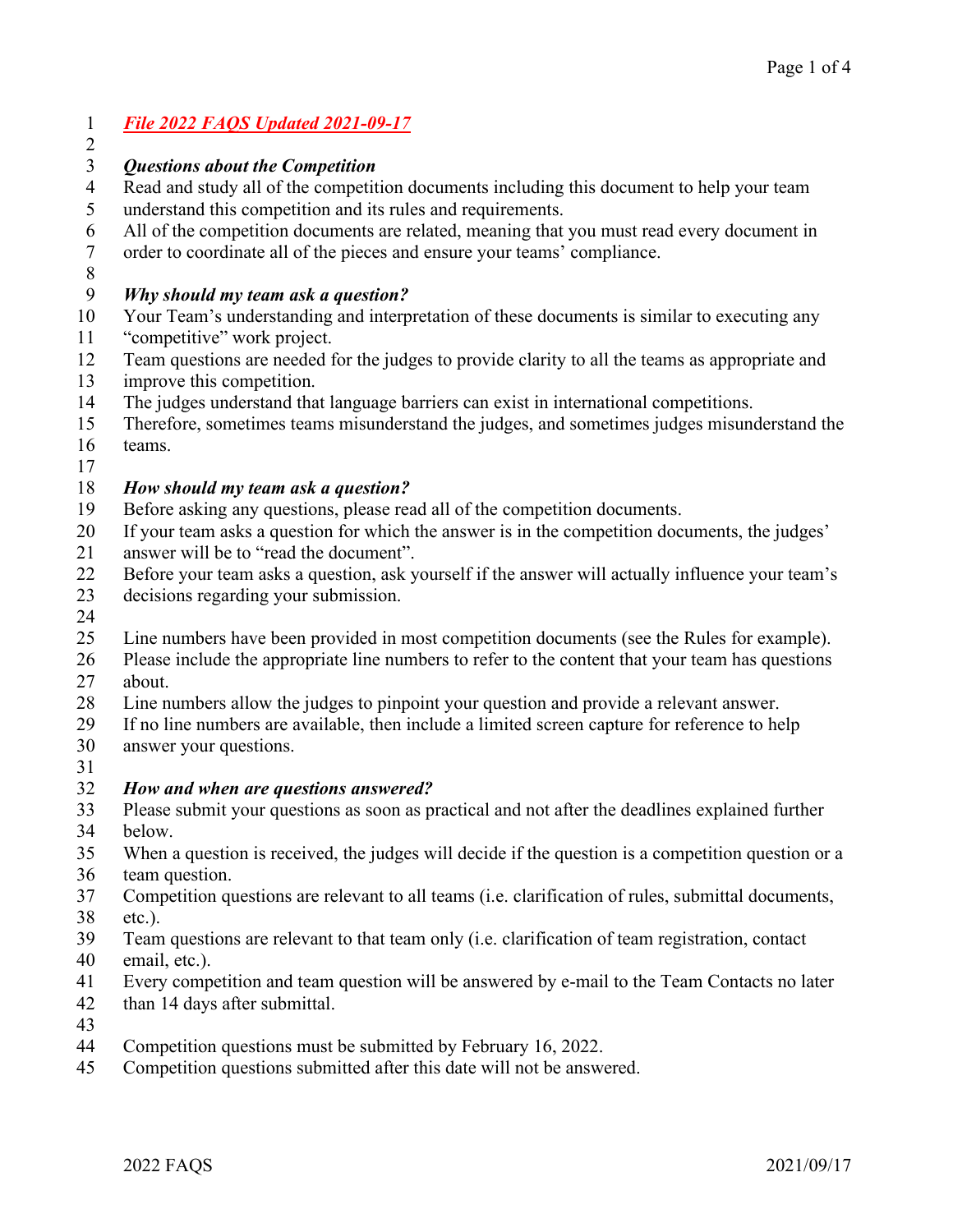- Competition questions and answers will be posted to the Competition webpage so that all Teams
- have the same information.
- In order to communicate all competition questions and answers in a timely manner, they will be
- compiled on a monthly basis, amended to this FAQS document, and then the updated document re-posted according to these dates:
- − September 17, 2021, see Page 4
- − October 27, 2021
- − November 24, 2021
- − December 22, 2021
- − January 26, 2022
- − February 23, 2022
- The updated FAQ document can be accessed at the same FAQS link on the Competition
- webpage.
- Each time this document is posted the link name will reflect the date that it was posted (for
- example "FAQS >> POSTED 2021-10-27").
- No team will be identified in the posted document.
- Questions will be posted exactly as they are received; in other words, no corrections will be
- made for English grammar or spelling.
- The compiled questions and answers will be in a line-numbered format (for example see Page 4
- of this PDF).
- 
- Team questions should be submitted by March 24, 2022 in order for a response to be provided.
- Team questions submitted after this date will be received but may not be answered.
- Team questions will not be posted to the website.
- 

# *Why are the questions responded to in the manner that they are answered?*

- Judges provide answers that are very typical, similar, and consistent for all teams.
- No questions are answered with an intent to give any team an advantage.
- Questions are usually answered by citing the competition documents (for example "see the Rules").
- The answers also usually cite the competition documents' relevant subheadings, line numbers,
- and or paragraph/sentence numbers.
- General questions receive general answers.
- Some questions are answered with "Judges will not answer."
- 

# *Why are some questions answered with "Judges will not answer"?*

- 82 Some of the reasons that questions are answered with "Judges will not answer" are as follows:
- 83 1. Judges will not answer questions about rules from previous competitions because those rules do not apply to the current competition.
- 2. Judges will not answer questions that are phrased as an implied question or that ask if a 86 team understands a rule correctly or not.
- 3. Judges will not answer questions that ask for permission to do something or for their opinion on what a team wants to do. (For example: questions that include phrases such as "we plan on doing this ..." or "we want to do this ..." or "what do you think ..." or "can we do this ...".)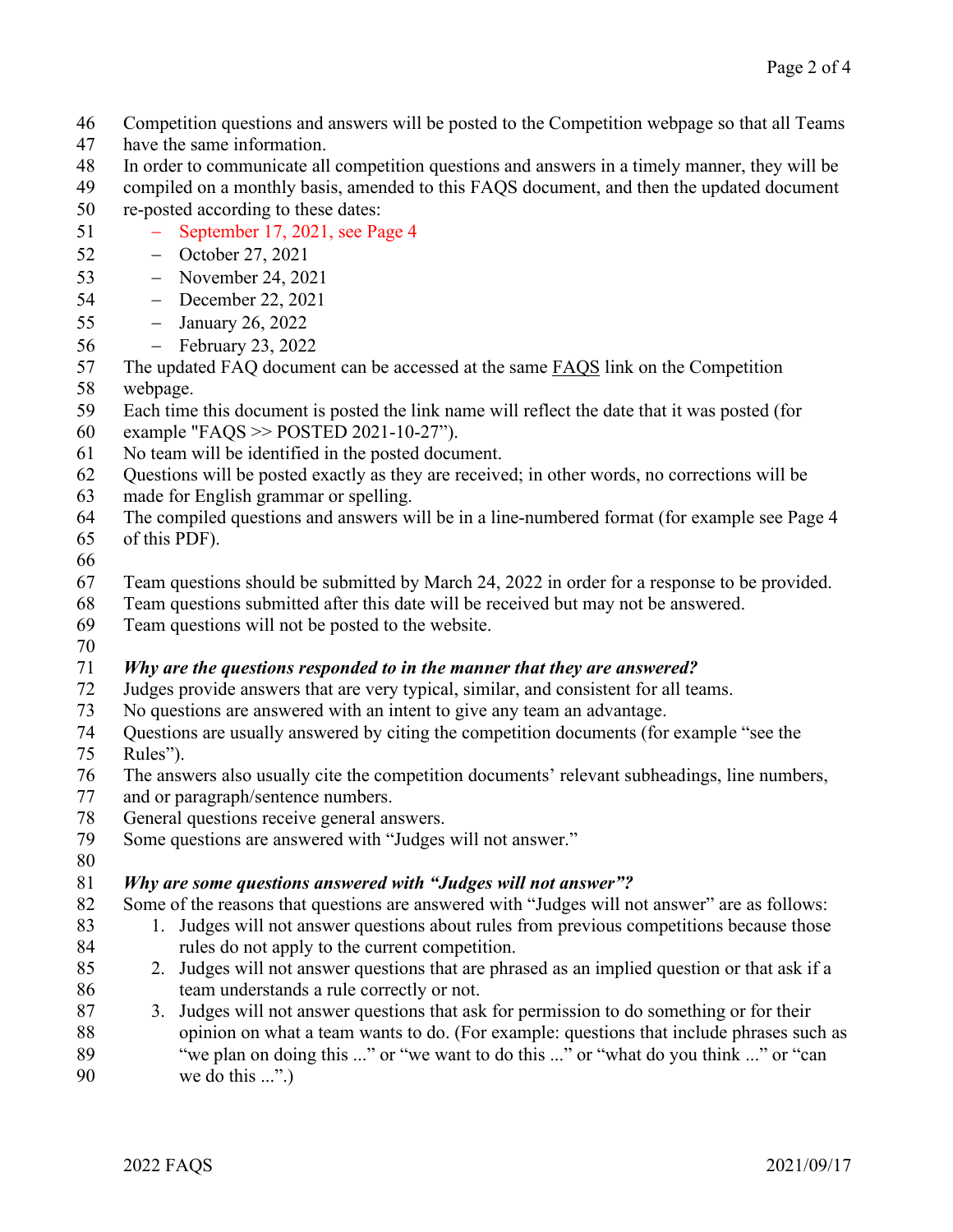- 4. Judges will not answer questions that are outside of the scope of the competition documents. If something is not stated in the competition documents, then there is nothing against what you want to do. In other words, permission is given to do whatever you want to do unless the competition documents state otherwise.
- 5. Judges will not answer questions that are your team's decision. Understand that there may or may not be competition documents (rules) that are either for or against your team decision and the judges will not answer.
- 6. Judges will not answer if they don't want to answer incorrectly, or with an answer to cause more questions, or with an answer that changes the established competition documents.
- 7. Judges will not answer competition questions that were submitted after the deadline of February 16, 2022.
- 
- Judges are not required to identify the reason for "no answer" responses (i.e. one of the reasons listed above).
- If the team still needs an answer, then consider rephrasing and resubmitting "no answer"
- questions.
- Please keep and use the appropriate email trail for the judge's context and keep aware of the
- question type for submittal deadlines.
- 

# *Who do we send our questions to?*

- Only team contacts are to send any and all questions via e-mail only.
- A confirmation email will be returned after a question is received.
- Questions should have an appropriate Subject line (as shown below) and sent to the following
- email address:
- 

# **[students@concrete.org](mailto:students@concrete.org)**

- Subject: Your school's acronym subject of question
- Address to: Rachel Belcher
- 
- 121 Note This email address (**[students@concrete.org](mailto:students@concrete.org)**) should be used for any and all communication with ACI regarding a team's participation in the competition.
- communication with ACI regarding a team's participation in the competition.